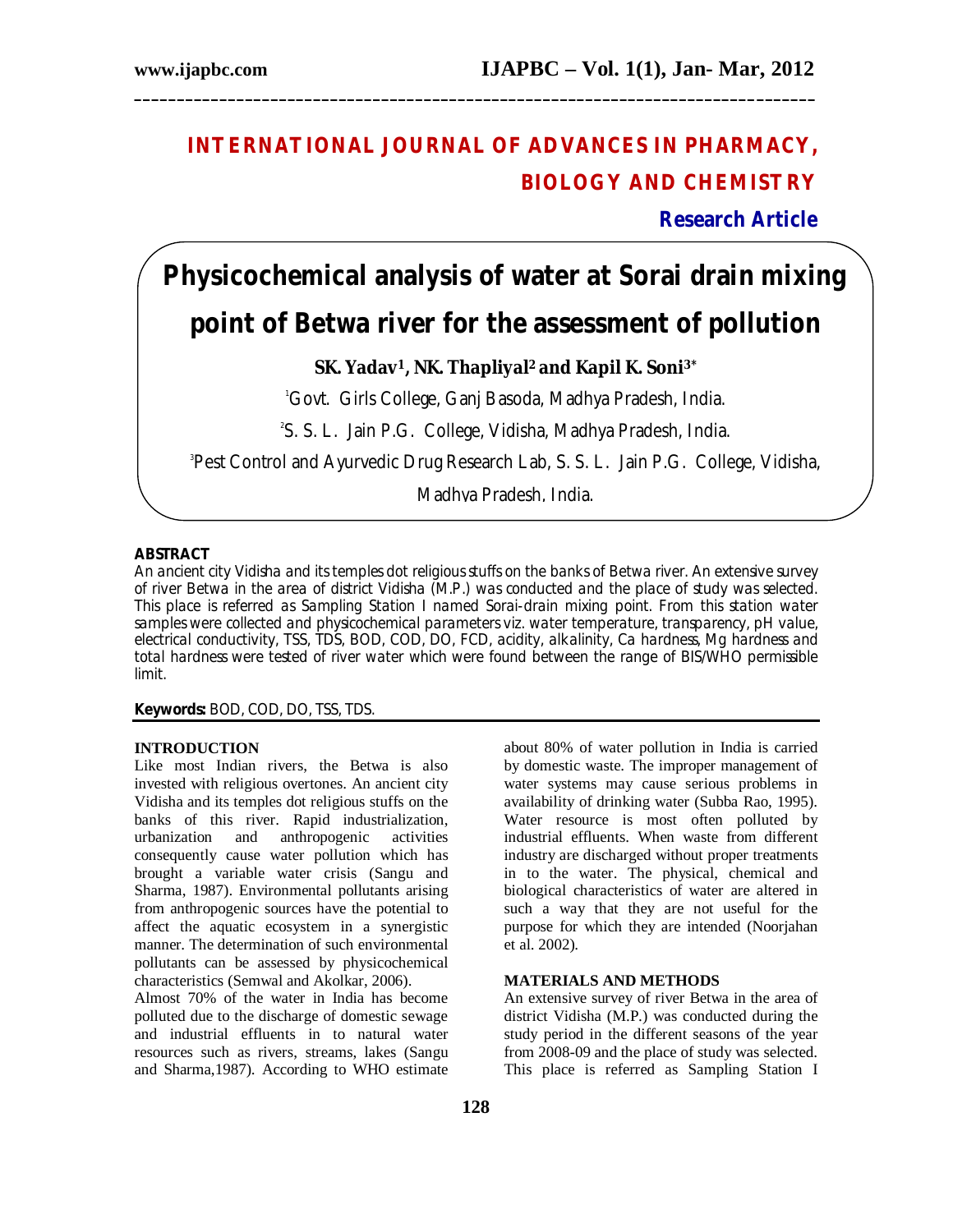**\_\_\_\_\_\_\_\_\_\_\_\_\_\_\_\_\_\_\_\_\_\_\_\_\_\_\_\_\_\_\_\_\_\_\_\_\_\_\_\_\_\_\_\_\_\_\_\_\_\_\_\_\_\_\_\_\_\_\_\_\_\_\_\_\_\_\_\_\_\_\_\_\_\_\_\_\_\_\_\_**

named Sorai-drain mixing point. From this station water samples were collected in the plastic bottles at regular intervals and were tested in the Laboratory of Department of Chemistry, S. S. L. Jain P.G. College, Vidisha (M.P.) for the analysis of physicochemical parameters of water of river Betwa during the study period. Monthly periodically studies were also carried out at station for thirteen months from Sept. 2008 to Sept. 2009 for the analysis of physicochemical characteristics of water (APHA, 1985).

#### **RESULTS**

In the present study, physicochemical parameters viz. water temperature, transparency, pH value, electrical conductivity, TSS, TDS, BOD, COD, DO, FCD, acidity, alkalinity, Ca hardness, Mg hardness and total hardness were tested of river water which were found between the range of BIS/WHO permissible limit. However, the details analysis of these parameters is discussed below and in Table (1).

#### **DISCUSSION**

The water temperature was ranges from 18.3 °C to 32.9 °C. It got decreased in winter due to changing the direction of sun and got increased in summer due to the presence of tropic of cancer in study area. Ramesha et al. (2011) have reported the similar temperature range of water samples.

The highest transparency of water was found in maximum 37.9 cm in the beginning of summer months and lowest 10.7cm transparency of water was found in monsoon season due to mixing surface runoff water in the river Betwa but the ranges of transparency of water were found little bit polluted. Similarly, Manjare et al. (2010) reported transparency of water fluctuated from 6.0 cm to 92.0 cm.

Almost pH of water of Betwa river was between WHO and BIS permissible limits (6.5-9.2). Gupta et al. (2009) have also reported pH values of water samples of Kerwa and Kaliasote rivers of Bhopal district. Kori et al. (2006) have also reported the pH values of water samples of river Betwa but for over all Madhya Pradesh.

The electrical conductivity was found to fluctuate between 253µ mhos/cm (Jan. 2009) and 887 µmhos /cm (Sep. 2009) which was generally higher which indicate that the significant amount of precipitation or erosion that may have an impact on water quality. The present water body (river) having conductivity values greater than 500 µ mhos /cm as eutrophic water body. EC

values obtained from the river Betwa lie within WHO and BIS permissible limits. Almost similar conductivity values ranges from 258µ mhos/cm (Jan. 2007) to 882 µmhos/cm (Sep. 2006) was reported by Ramesha et al. (2011).

Total suspended solids (TSS) ranges from 72 mg/l (July) to 194 mg/l (June). TSS values were high during monsoon period due to higher amount of floating particles like fine silt and detritus carried by rain water but it is low in summer and in the range of WHO and BIS permissible limit (500- 1000 mg/l) since, river is not much polluted. Kori et al. (2006) have also noticed the TSS value of river Betwa ranges from 20 to 422 mg/l.

The TDS found in studied water samples between the range 239 to 714 mg/L. Quite maximum ranges were found in monsoon season. Kori et al. (2006) have noticed TDS of water samples of river Betwa at very much higher ranges that is 69 to 6698 mg/l. If the TDS value was found much higher, it deposits in the pot on boiling the water in it as a thin layer.

BOD was ranges from 2.42 to 47.1 mg/L which were in permissible limit (2-3 mg/l) for drinking purposes. Almost similar value ranges from 3.3 to 52.0 mg/l were noticed in Betwa river water samples by Kori et al. (2006). Mathur et al. (2008) also suggested that the highest value of BOD due to the overloaded input of organic matter and pollution loaded by anthropogenic activities like offering flowers, garlands and other religious matters, offering food for fishes, birds and other animals and mass washing etc.

The COD level was minimum in September 2009 (21 mg/lit) and maximum in March (567 mg/lit). The sources of increasing COD is domestic drains and the use of soap and detergents for washing and bathing in the river by the common man and during festival by pilgrims. Since, it is quite clear that increasing COD is the indication of pollution. Singh (2010) described the COD of polluted water of river Ganga which was found maximum on Raj Ghat (170.5mg/l).

DO was significantly lower (5.20 mg/l) during the summer season as compared to rainy season  $(15.2)$ mg/l). The higher values in rainy season could be due to increased aeration because of rainfall. However, increasing DO indicate that pollution load is decreasing and decreasing DO is the sign of increasing pollution load. Similarly, Achari et al. (2010) described that DO is in decreasing trend towards downstream.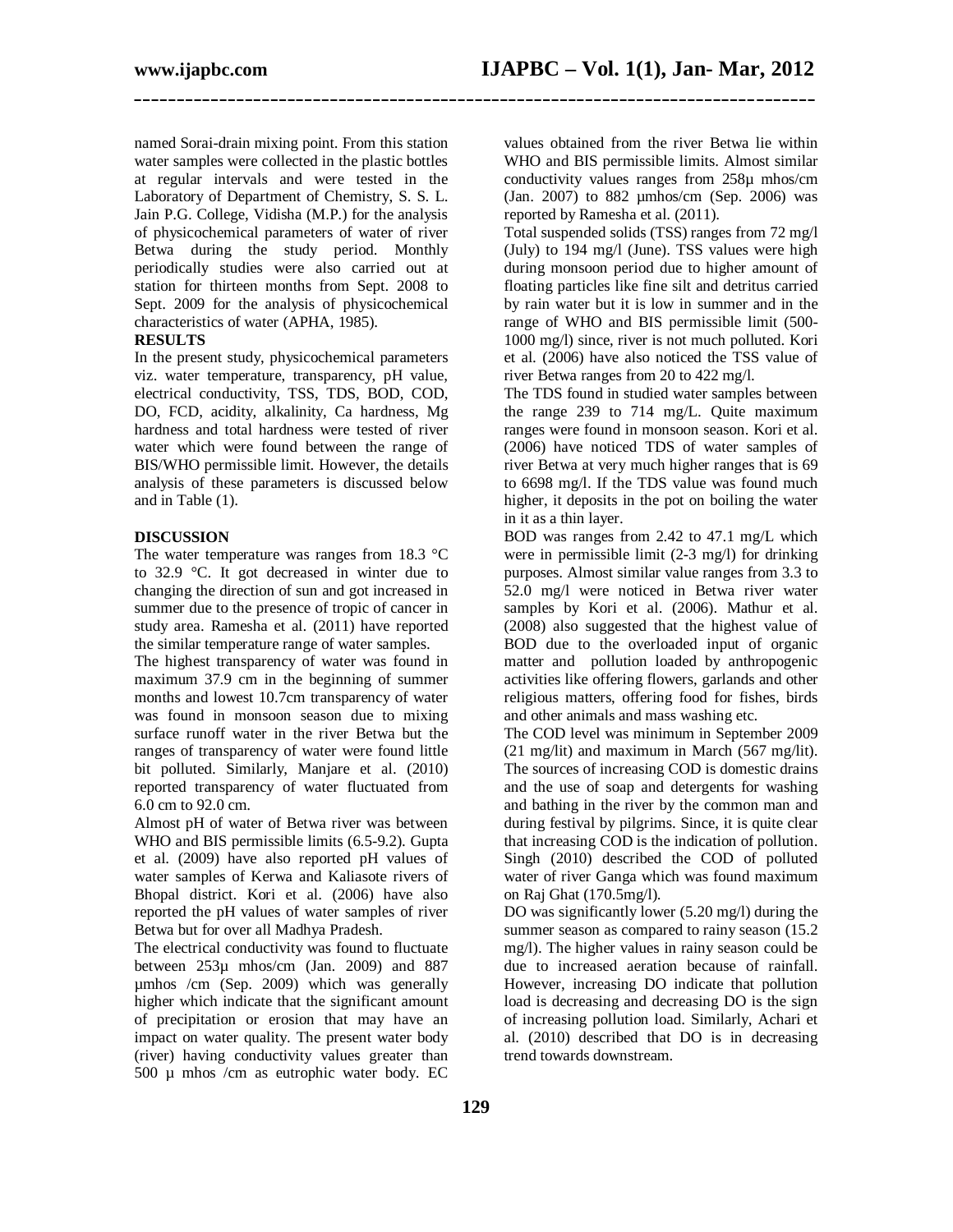Hutchinson (1957) described that the free carbon dioxide occurs in water as the dissolved gas, carbonic acid, carbonates and bicarbonates of calcium and magnesium and some times of iron. The maximum value (24.0 mg/l) of FCD was recorded in June (summer) and minimum value (0.80 mg/l) in April. Almost similar results of free carbon dioxide was noticed by Manjare et al.(2010) in the samples of water of Tamdalge tank in Kolhapur district, Maharashtra.

A sharp increase (66 mg/l) in acidity in June is attributed to the high temperature and is therefore high microbial activities or discharge of some acidic substances occur in the river. Besides this, alkalinity was found maximum 261 mg/l in Jan. Both the parameters were similarly reported by Singh (2010).

The total hardness ranges from 104 to 214 mg/l, calcium hardness range between 10 to 70 mg/l and magnesium hardness ranges from 3.3 to 10.0 mg/l. However, these all values were in the permissible limit of WHO/BIS. Kori et al. (2006) have also noticed much similar value from the water of river Betwa at different stations.

**Table 1: Variation in mean value of physicochemical parameters of Betwa river during Sept. 2008 to Sept. 2009.**

**\_\_\_\_\_\_\_\_\_\_\_\_\_\_\_\_\_\_\_\_\_\_\_\_\_\_\_\_\_\_\_\_\_\_\_\_\_\_\_\_\_\_\_\_\_\_\_\_\_\_\_\_\_\_\_\_\_\_\_\_\_\_\_\_\_\_\_\_\_\_\_\_\_\_\_\_\_\_\_\_**

| Months | Temp.<br>$^{\circ}C$ | Transpa<br>rency<br>in cm. | pH<br>value | $\rm EC$<br>Microm.<br>/cm | <b>TSS</b><br>(mg/l) | <b>TDS</b><br>(mg/l) | <b>BOD</b><br>(mg/l) | COD<br>(mg/l) | D <sub>O</sub><br>(mg/l) | <b>FCD</b><br>(mg/l) | Acidity<br>(mg/l) | Alkalinity<br>(mg/l) | Total<br>hardness<br>(mg/l) | Ca<br>hardness<br>(mg/l) | Mg<br>hardness<br>(mg/l) |
|--------|----------------------|----------------------------|-------------|----------------------------|----------------------|----------------------|----------------------|---------------|--------------------------|----------------------|-------------------|----------------------|-----------------------------|--------------------------|--------------------------|
| Sept.  | 28.3                 | 22.1                       | 6.9         | 887                        | 87                   | 587                  | 8.09                 | 24            | 09.6                     | 5.2                  | 61.8              | 258                  | 126                         | 50                       | 7.5                      |
| Octo.  | 23.2                 | 29.7                       | 7.5         | 300                        | 97                   | 338                  | 3.50                 | 39            | 09.0                     | 12.0                 | 57.4              | 249                  | 186                         | 49                       | 5.7                      |
| Nov.   | 21.3                 | 29.7                       | 7.6         | 293                        | 84                   | 324                  | 3.30                 | 129           | 10.0                     | 4.1                  | 58.5              | 248                  | 184                         | 41                       | 9.2                      |
| Dec.   | 20.6                 | 34.8                       | 7.6         | 285                        | 89                   | 529                  | 2.42                 | 89            | 15.2                     | 2.0                  | 59.8              | 250                  | 180                         | 39                       | 7.0                      |
| Jan.   | 18.3                 | 35.7                       | 7.5         | 253                        | 88                   | 488                  | 4.10                 | 224           | 14.0                     | 8.0                  | 57.6              | 261                  | 185                         | 26                       | 10.0                     |
| Feb.   | 20.5                 | 37.9                       | 7.7         | 360                        | 109                  | 399                  | 16.0                 | 440           | 11.6                     | 8.1                  | 59.0              | 248                  | 180                         | 21                       | 8.5                      |
| Mar.   | 24.6                 | 18.3                       | 7.9         | 368                        | 125                  | 345                  | 32.1                 | 482           | 07.8                     | 11.0                 | 59.5              | 257                  | 184                         | 26                       | 8.0                      |
| April  | 26.8                 | 20.4                       | 8.0         | 399                        | 97                   | 489                  | 38.3                 | 373           | 06.0                     | 0.80                 | 58.5              | 255                  | 181                         | 18                       | 9.0                      |
| May    | 32.8                 | 17.4                       | 8.0         | 438                        | 109                  | 601                  | 47.1                 | 511           | 05.2                     | 23.5                 | 60.0              | 242                  | 214                         | 10                       | 10.0                     |
| June   | 32.9                 | 15.6                       | 8.5         | 400                        | 194                  | 714                  | 2.90                 | 208           | 09.3                     | 24.0                 | 66.0              | 230                  | 205                         | 70                       | 8.0                      |
| July   | 28.4                 | 13.6                       | 6.8         | 702                        | 72                   | 239                  | 3.50                 | 345           | 09.5                     | 20.0                 | 64.6              | 245                  | 104                         | 50                       | 7.4                      |
| Aug.   | 27.2                 | 10.7                       | 7.5         | 502                        | 148                  | 648                  | 8.50                 | 208           | 14.7                     | 15.5                 | 63.3              | 255                  | 110                         | 61                       | 3.3                      |
| Sept.  | 28.8                 | 23.8                       | 7.3         | 884                        | 112                  | 607                  | 7.89                 | 21            | 15.2                     | 04.0                 | 62.1              | 247                  | 124                         | 57                       | 6.5                      |

#### **CONCLUSION**

Finally, it can be concluded that physicochemical parameters viz. water temperature, transparency, pH value, electrical conductivity, TSS, TDS, BOD, COD, DO, FCD, acidity, alkalinity, Ca hardness, Mg hardness and total hardness were tested of river Betwa which were found between the range of BIS/WHO permissible limit. Hence, water is not much polluted.

#### **REFERENCES**

1. Achari GS, Mohanty SK, Sahu R, Water quality of river Kuakhai with statistical analysis of different seasons of 2009, Indian J. Environ. & Ecoplan., 2010; 17 (3): 357-368.

- 2. APHA,"Standard Methods for the Examination of water and waste water"- 16<sup>th</sup> edition, APHA, Washington, 1985.
- 3. Hutchinson GE, A Treatise on Limnology, Vol I. Geography, Physics and Chemistry, Wiley, New York, 1957; 1-1015.
- 4. Gupta P, Choudhary R, Vishwakarma M, Assessment of water quality of Kerwa and Kaliasote rivers at Bhopal district for irrigation purpose. International Journal of Theoretical & Applied Sciences, 2009; 1(2): 27-30.
- 5. Kori R, Shrivastava PK, Upadhyay N, Singh R, Studies on presence of heavy metals and halogenated hydrocarbons in river Betwa (MP), India. 2006; 2/3:147 – 153.